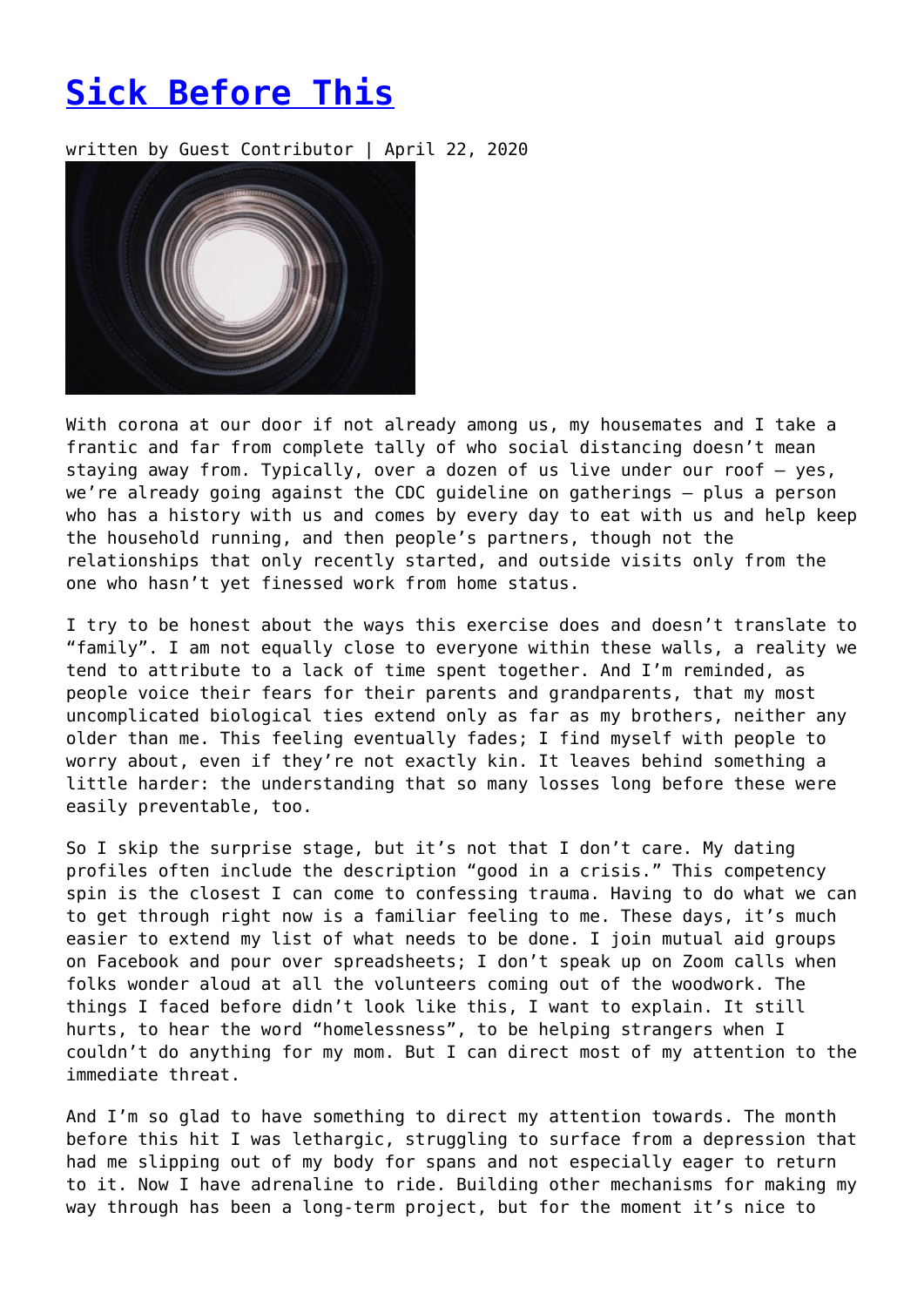have found an easy way out. It's a dramatic but blink-and-you'll-miss-it shift, and I find myself wondering how many people will even notice and what they'll make of it when they do, whether they'll grasp that adjusting easily now comes from having been hurt before or count only present pain as real.

Even though they've chosen to participate in a project that's one step away from a commune, in moments like this I see my housemates as more or less normal. So I'm feeling somewhat disconnected from them even before I get exposed to a suspected corona case and have to retreat to my room.

I was offered options besides my room. Coronavirus has coincided with several shifts to our house's geography and prompted others. The guy who moved into the house a week after me goes back to Turkey, my trans friend who was subletting gets his own place, a cancer survivor comes. We dig up our backyard to rid it of its bamboo once and for all – the satisfaction of getting something physical done wards off one housemate's depression, but the rapid changes make another who struggles with anxiety realize he can't stand to live here. The final touches to the landscaping are rushed: one of our members is driving down to Florida to be with her aging parents for the crisis, and her partner, who spear – shovel? – headed the project goes with her. When the woman who's recovering from a brain tumor and has spent a long time searching for somewhere bearable to live moved out, I pondered taking her place upstairs – it's lofted and delightfully shaped and much bigger than my room – but ultimately decided any friends worth having shouldn't mind visiting me somewhere smaller. When the recession hits, I breathe a sigh of relief that I didn't double my rent by taking up residence there.

All this to say there are multiple spaces for me to stay in for my quarantine. And this has always been a house where rooms can be created – my room, its main door a literal hole in the wall, only exists because of a dinner conversation. My housemate Emily and I speculate on whether we could build a widow's walk leading from my window to the balcony, and the discussion is only part facetious. If I decide that preparing food is a priority, there's the third-floor kitchen. Only one person is left up there, so it's relatively safe. When I descend to the second floor, which more people inhabit, to get to the balcony, I can mark the route I travel from my room to these sites in blue tape on the floor, to remind people to breathe a little less, to keep their hands away from the railings, when they tread there. Or I can displace the girl in the neighboring room and the fledgling work-from-homers from the office and take over a suite, my territory expanding to fill three rooms plus a bathroom and that balcony.

But I feel safest in my room, even though it's six feet by nine feet, about the size of a parking space, and my ambitions for it have yet to materialize. No space-saving bed or hammock here, and I haven't gone about painting the walls charcoal so everything against their background will pop – they call it a jewel box room on Instagram, but really it's a compromise with my high school self on the black bedroom we've wanted ever since visiting theater spaces. I have mustered some small pleasures here: the ivy tendrils growing just under the window, the trans flag I use as a curtain, the trunk I brought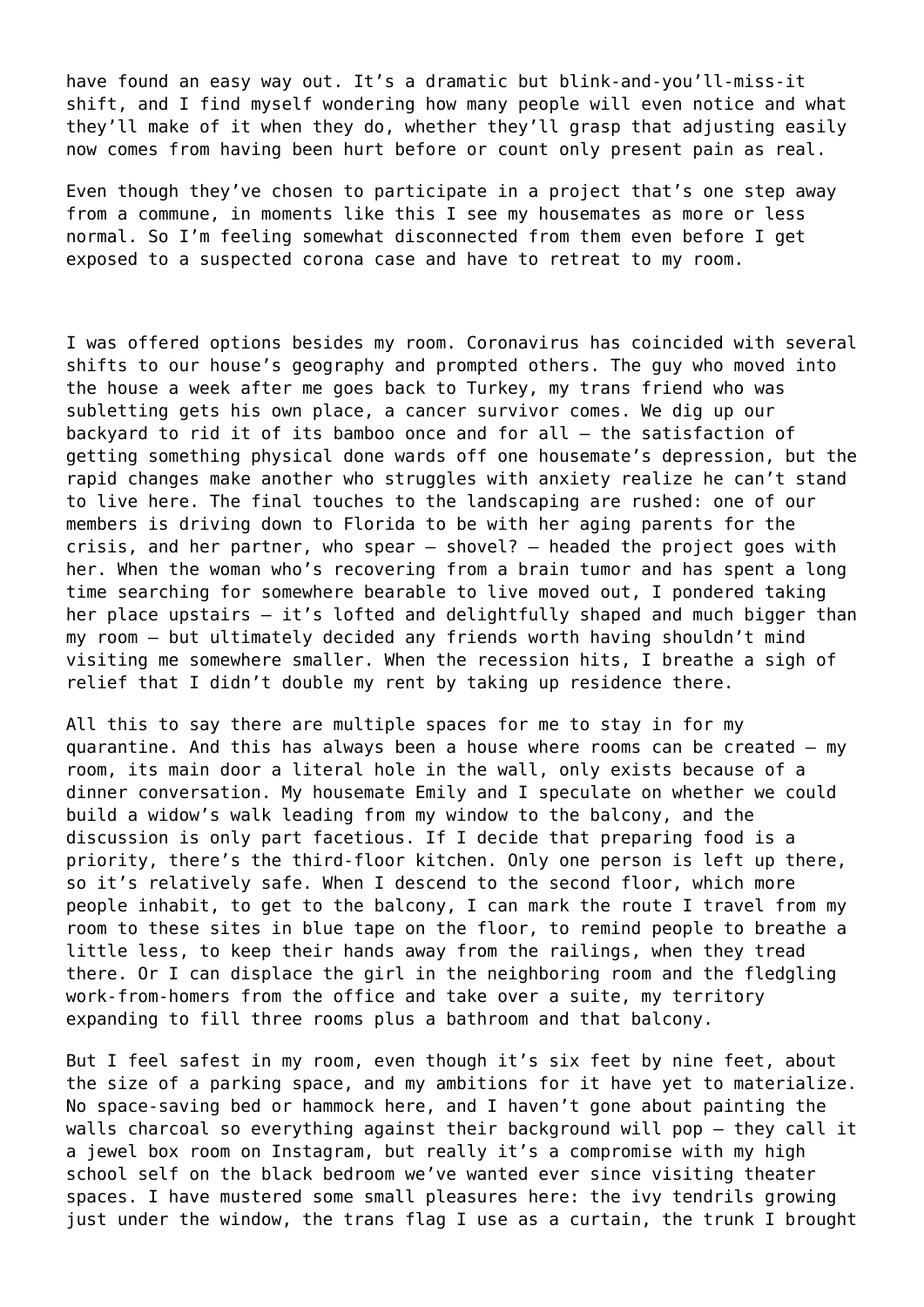back home with me from Portland after my mom's funeral. But I haven't hung up a single poster and I stack my books on the floor. Then there are the practical problems that remain unsolved: my partner has to bring me up a fresh outfit every morning, because I've been keeping my clothes in his closet.

Being confined here brings further inadequacies into sharp relief. I haven't swept once since I moved in almost two years ago, the bedding that accumulated when my friend was subletting weeks ago hasn't been dealt with yet, I've been careless about disposing of needles, letting them collect loose on a shelf. These are all things I told myself I'd deal with eventually. I'm realizing too late the importance of staying on top of the small things so you don't have to deal with them on top of everything else when the shit hits the fan, in case those who take care of you can't help without risking infection.

One day when this is all over, it will be history. At moments it feels too soon to think like that – not all of us will make it through this to tell the stories of what it was like later. Still, I find it comforting to think of how maybe one day I'll find myself clearing off some surface, and I'll explain to someone younger than me that as an autistic person once unused to having a room of their own I haven't always been this tidy. This is a lesson I learned from that time of sickness, I'll say: make sure wherever you are is somewhere you're comfortable being for a while.

For now, I kick myself for not doing more when I was well. One of the corners smells mildew-y - my sense of smell returning is a good sign, I tell myself  $$ so I burn incense until I'm strong enough to do some straightening up. I get the extra bedding out of there and delight in having bed-folded-up-in-frontof-trunk-table as a new sitting position I can shift into break up the monotony. My friend who's experienced in medical isolation matters warns me against losing my distance vision if I spend too long here. I come up with hacks: leave your mask dangling from the door knob so you remember to slip it on before heading out, stick your socks in between the radiator slats so they're warm when you put them on. I wake up early, long before anyone else, and in some pain, and there is no way for me to go downstairs to get the medicine I need. I tell myself it's another step of prep I missed, but it's a reminder that no matter how much I figure out, there will always be these moments of helplessness, that figuring out how to handle them is as valuable as anything else I could do to get ready.

It's not that I'm not close to many of the people I live with. It's just those feelings of affection normally don't translate into physical contact. I share a bed with my partner four nights a week and I welcome touch with the developmentally disabled person I care for here, but they are the exceptions. With everyone else, just sitting near them is enough, and sometimes more than enough. Six feet away won't be so much of a stretch.

When people talk about how they're holding up under isolation, I can't shake the sense that this trial they're having to endure is my life more or less. A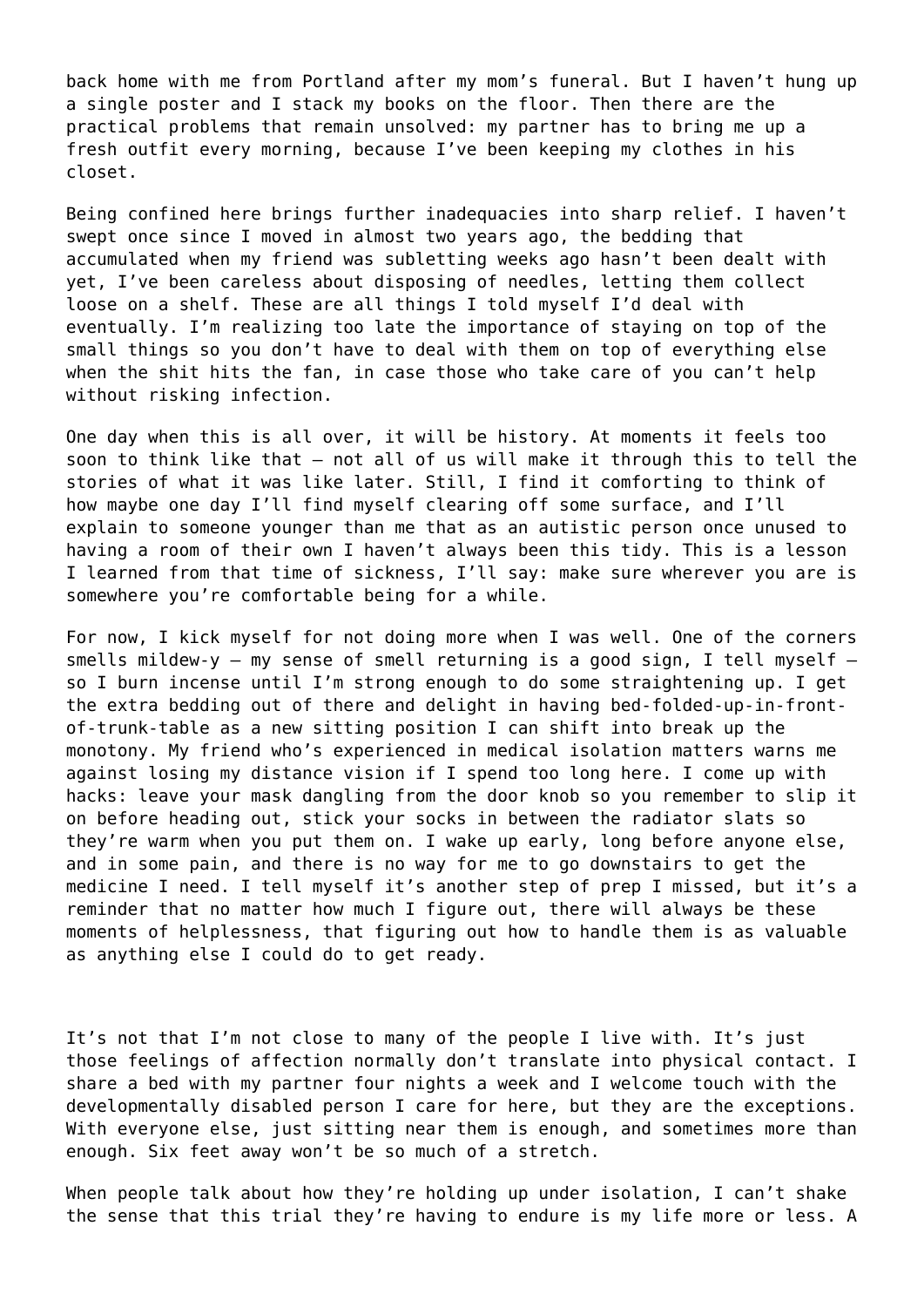few tweaks: normally I take the metro two or three times a week for therapy and sign language class and maybe to visit a friend, I meet with the kids I tutor in their home instead of over video chat. I know what people might really be talking about is the fear and uncertainty. But I can't claim to miss normal. For political reasons, yes, but I can't pretend they're not also personal.

Maybe by the time this period ends, I insist to myself, we'll all have gotten really good at video chat. We'll write letters again. We'll have to learn how to mourn without being able to hold one another. I tell myself some of these are skills I might have useful insight for folks on. But I can't help thinking and feeling that if the ways I am are most applicable in a time of disaster, they aren't too adaptive at all. Evolution allowed autistic people like me to survive precisely for moments like this. But this will be over, eventually.

When I was little, young enough to put my shoes on the rack and crawl through the plastic playscape tunnels at fast food restaurants, my twin brother and I would play a game: go as long as you can without letting anyone touch you. Sometimes the other kids would figure out we were avoiding them and give chase, but usually people just assumed we wanted to be left alone, and they weren't exactly wrong.

Our house meets over dinner  $-$  I phone in  $-$  most nights to discuss updates to the virus protocol. I wince at discussions of the celebrations we'll have when I emerge. "Please don't make a big deal of it," I plead. People want confirmation about what symptoms exactly will prompt us to urge them to hunker down – they want to develop at least a fever or cough before taking such a measure. I get it, I really do. Intellectually, I mean. Some people get comfort from other people's proximate presence. In times like these, we need all the comfort we can get.

I tell myself I deserve comfort now, too. I think of my mom calling me a martyr. Maybe that's what I'm doing here and now. Sometimes I find myself missing the people I live with: when they play that game where you draw pictures and caption them and leave the finished product outside my door, an artifact of hilarity, when someone starts sobbing and I can't tell from the voices alone who it is or how heavy. I pick at the worry driving me to stay in my room: is it that I don't want over a dozen people in general exposed to the virus because that would overwhelm the medical system, or these dozen people specifically because I care about them and for once in my life I can take an action to protect the people I care about?

But it's more of an instinct: people are dangerous. The house is a bomb that could go off, has been one for always but especially now, but here I can take shelter and sort through spreadsheets of strangers names instead of stepping out the door, putting my arm around someone's shoulder, saying "I'm here."